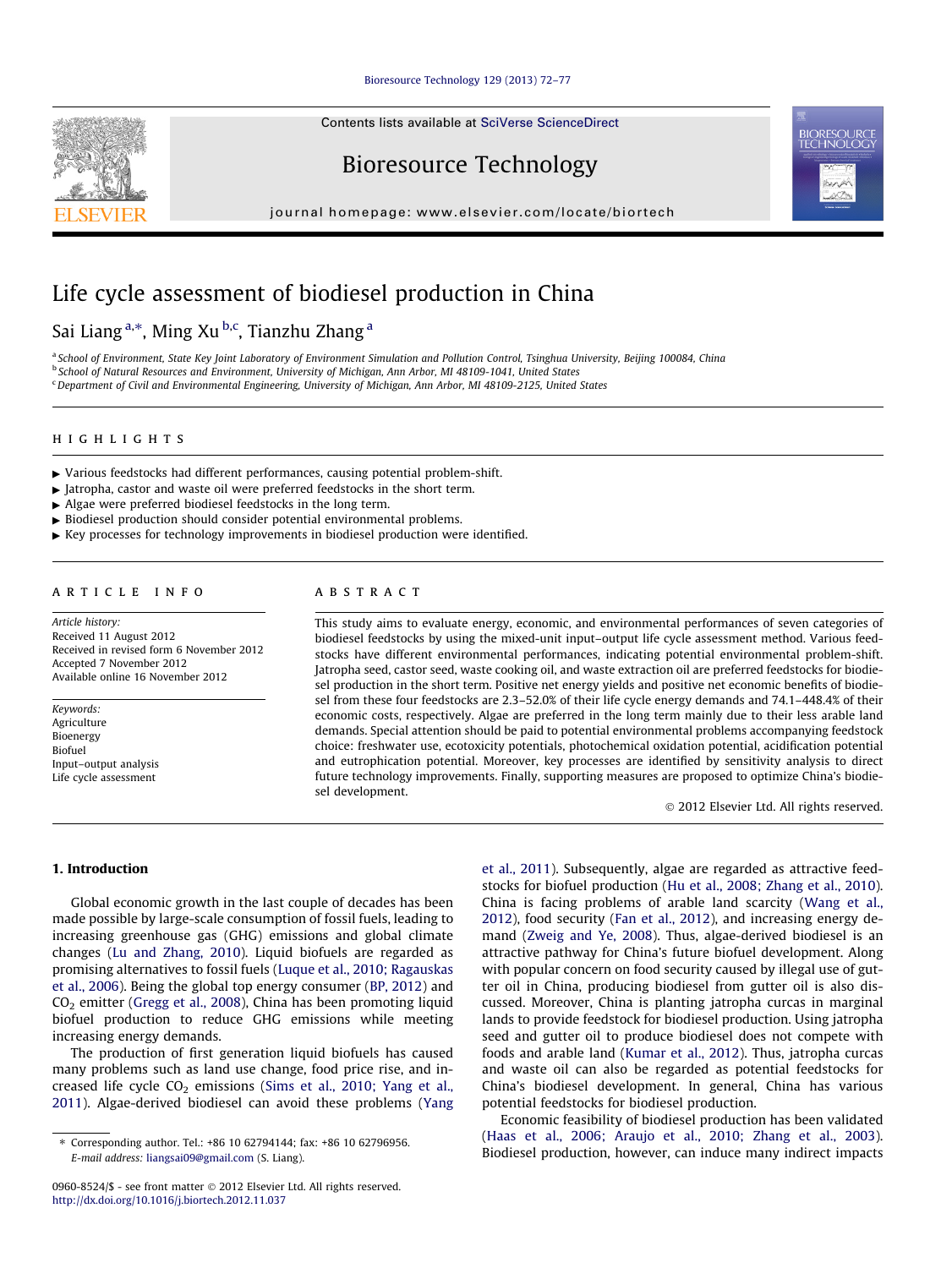([Scharlemann and Laurance, 2008](#page-5-0)). In order to fully capture both direct and indirect impacts, life cycle assessment (LCA) model is popularly applied [\(ISO, 2006](#page-5-0)). Current studies on LCA of biodiesel feedstocks mainly focus on limited environmental issues such as energy demands [\(Malca and Freire, 2011\)](#page-5-0), global warming potential [\(Malca and Freire, 2011\)](#page-5-0) and water footprint [\(Yang et al.,](#page-5-0) [2009, 2011](#page-5-0)). Only focusing on limited environmental impacts may induce the shift of environmental problems [\(Liang et al.,](#page-5-0) [2012\)](#page-5-0). In addition, the number of feedstocks considered in previous studies is limited. In other words, a systematic study on life cycle comparisons of biodiesel feedstocks considering both a wide range of feedstocks and a wide range of environmental impacts has been seldom conducted. Such a systematic study could identify potential environmental issues in biodiesel production and then provide guidance for future technology improvements.

This study attempted to fill in this vacancy. It analyzed energy, economic and environmental performances of seven categories of China's potential biodiesel feedstocks (comprising soybean, jatropha seed, vegetable seed, castor seed, algae, waste cooking oil and waste extraction oil). Potential environmental problems accompanying each kind of biodiesel feedstock were identified. Results in China could also provide foundations for biodiesel production in other countries.

#### 2. Methodology and data

The mixed-unit input–output life cycle assessment (MUIO-LCA) model was used to conduct the LCA. It extended system boundaries of traditional process-based life cycle assessment model ([Hawkins](#page-5-0) [et al., 2007](#page-5-0)). Detailed descriptions of the MUIO-LCA model can been found in [\(Hawkins et al., 2007; Liang et al., 2012a,b\)](#page-5-0). Seven categories of biodiesel feedstocks (comprising soybean, jatropha seeds, vegetable seeds, castor seeds, algae, waste cooking oil and waste extraction oil) were considered. These feedstocks are popularly concerned in previous literatures. First, parameters for five production processes were collected: feedstock planting, biomass oil extraction, biodiesel production, materials transportation and biodiesel combustion. Then, production processes were incorporated into the environmentally-extended economic input–output (EEIO) table to construct the MUIO-LCA model. Finally, life cycle environmental impacts of biodiesel production were calculated by the MUIO-LCA model. Detailed calculations can be found in ([Liang et al., 2012b](#page-5-0)).

China produced 0.2 million tonnes of biodiesel in 2007 ([RGCECER, 2009](#page-5-0)). Thus, the function unit in this study was set as 0.2 million tonnes of biodiesel. The construction of the EEIO table and detailed data sources can be found in ([Liang et al., 2012b\)](#page-5-0). China's biodiesel was all used for transportation activities to substitute fossil-based diesel that had the same energy value with biodiesel. Co-products (comprising seed cake from biomass oil extraction and glycerol from biodiesel production) were used to substitute related materials, as utilizing co-products can effectively reduce environmental impacts ([Hansen et al., 2012\)](#page-5-0). Seed cake from biomass oil extraction was used to substitute organic fertilizers, and glycerol from biodiesel production was used to produce cosmetics. Detailed parameters for these processes were listed in Tables S1 to S5 the Supplementary Information (SI).

#### 3. Results and discussion

#### 3.1. Energy analysis, global warming potential and economic analysis

Net energy yield was equal to energetic value of biodiesel minus life cycle energy use of biodiesel production (Fig. 1). Energy yields of biodiesel from jatropha seeds, vegetable seeds, castor seeds,



Fig. 1. Energy use and energy yields of biodiesel production. The bar in blue colour indicated life cycle energy use of biodiesel production. The bar in red colour indicated energetic value of biodiesel. (For interpretation of the references to colour in this figure legend, the reader is referred to the web version of this article.)

waste cooking oil and waste extraction oil were larger than their life cycle energy demands. On the contrary, energy yields of biodiesel from soybean and algae were smaller than their life cycle energy demands. Thus, net energy yields of biodiesel from jatropha seeds, vegetable seeds, castor seeds, waste cooking oil and waste extraction oil were positive, while that of biodiesel from soybean and algae were negative. Positive net energy yields of biodiesel from jatropha seeds, vegetable seeds, castor seeds, waste cooking oil and waste extraction oil counted 52.0%, 58.4%, 3.0%, 11.3% and 2.3% of their life cycle energy demands, respectively.

Net global warming potential was equal to life cycle global warming potential of biodiesel production minus  $CO<sub>2</sub>$  directly captured in feedstock planting (Fig. 2).  $CO<sub>2</sub>$  captured in feedstock planting was calculated by feedstock yields multiplied by  $CO<sub>2</sub>$ sequestration coefficients (Table S6 in the SI). The planting of vegetables, castor, soybean and jatropha curcas captured more greenhouse gasses (GHG) than life cycle GHG emissions of biodiesel production from these feedstocks. The planting of algae, however, captured less GHG than life cycle GHG emissions of algae-derived biodiesel. Waste cooking oil and waste extraction oil did not have planting stage. Thus, they did not directly capture GHG. Net GHG sequestration of vegetables, castor, soybean and jatropha curcas counted 547.3%, 265.5%, 146.5% and 42.3% of life cycle global warming potential of biodiesel production from these feedstocks, respectively.

Net economic benefit was equal to economic value of both biodiesel and co-products (including seed cake and glycerol) minus the sum of economic value of intermediate inputs into three



Fig. 2. Global warming potential and  $CO<sub>2</sub>$  sequestration of biodiesel production. The bar in blue colour indicated life cycle global warming potential of biodiesel production. The bar in red colour indicated  $CO<sub>2</sub>$  directly captured in feedstock planting stage. (For interpretation of the references to colour in this figure legend, the reader is referred to the web version of this article.)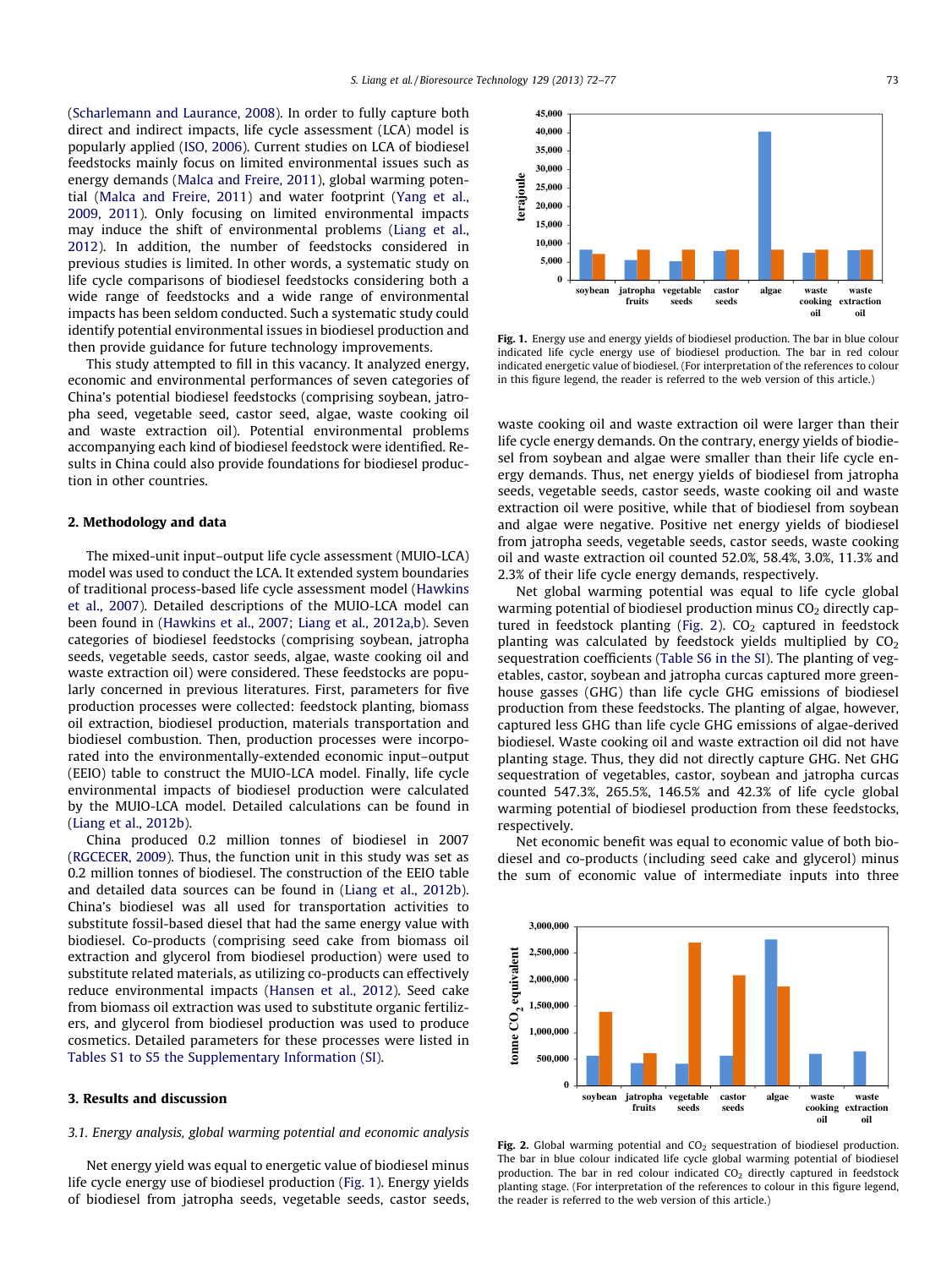<span id="page-2-0"></span>

Fig. 3. Economic cost and benefit of biodiesel production. The bar in blue colour indicated the sum of economic value of intermediate inputs into three processes named feedstock planting, oil extraction and biodiesel production. The bar in red colour indicated economic value of both biodiesel and co-products (including seed cake and glycerol). (For interpretation of the references to colour in this figure legend, the reader is referred to the web version of this article.)

processes named feedstock planting, oil extraction and biodiesel production (Fig. 3). Algae-derived biodiesel had negative net economic benefits, counting 29.1% of its economic cost. Biodiesel produced from the other six categories of feedstocks had positive net economic benefits. Positive net economic benefits of waste cooking oil-derived, waste extraction oil-derived and soybeanderived biodiesel were big, counting 448.4%, 448.4% and 207.4% of their economic cost, respectively. On the other hand, positive net economic benefits of jatropha seed-derived, vegetable seedderived and castor seed-derived biodiesel were relatively small, counting 111.9%, 79.2% and 74.1% of their economic cost, respectively.

#### 3.2. Life cycle environmental impacts

Life cycle environmental impacts of biodiesel production from seven categories of feedstocks were calculated (Table 1). In order to produce 0.2 million tonnes of biodiesel, biodiesel production consumed about 214–268 thousand tonnes of fruits and about 204–234 thousand tonnes of biomass oil from life cycle viewpoint. Waste cooking oil-derived and waste extraction oil-derived biodiesel did not consume fruits and biomass oil, as waste cooking oil and waste extraction oil did not have feedstock planting and oil extraction processes.

#### Table 1

|  | Life cycle environmental impacts of biodiesel production. |  |  |
|--|-----------------------------------------------------------|--|--|
|  |                                                           |  |  |

Seven categories of biodiesel feedstocks had different environmental performances, indicating potential environmental problem-shift. Algae-derived biodiesel had the largest life cycle energy demands among these feedstocks, while soybean had the largest life cycle freshwater demands. Eight categories of potential impacts are considered. Algae-derived biodiesel had the biggest global warming potential (GWP), photochemical oxidation potential (POCP), acidification potential (AP) and eutrophication potential (EP), while waste cooking oil-derived biodiesel had the biggest human toxicity potential (HTP), freshwater aquatic ecotoxicity potential (FAETP), marine aquatic ecotoxicity potential (MAE-TP) and terrestrial ecotoxicity potential (TETP). Biodiesel from soybean, jatropha seeds, vegetable seeds, castor seeds, algae, waste cooking oil and waste extraction oil discharged 363, 85, 93, 118, 451, 139 and 353 thousand tonnes of solid wastes, respectively, from life cycle viewpoint.

#### 3.3. Sensitivity analysis

Parameter changes could influence life cycle results. Thus, sensitivity analysis is conducted to analyze the extent of uncertainty of these parameters ([Fig. 4](#page-3-0)). Parameter changes were regarded as technology changes. Subsequently, sensitivity analysis could identify key processes for technology improvements.

Technology improvements in feedstock planting ([Fig. 4](#page-3-0)a, the reduction in parameters for seeds, electricity, freshwater, chemical fertilizer, general purpose machinery, special purpose machinery, electrical machinery and buildings) had big positive effects on life cycle environmental impacts of biodiesel from soybean, jatropha seeds and vegetable seeds, with a reduction by 7–10%. Soybeanderived biodiesel benefited the most from technology improvements in feedstock planting. Technology improvements in oil extraction [\(Fig. 4](#page-3-0)b, the reduction in parameters for coal, electricity, general purpose machinery, special purpose machinery, electrical machinery and buildings) affected life cycle environmental impacts of algae-derived biodiesel the most, with environmental impacts reduced by 1.5–2.1%. Technology improvements in biodiesel production ([Fig. 4](#page-3-0)c, the reduction of parameters for electricity, heat power, natural gas, coal, freshwater, chemicals, general purpose machinery, special purpose machinery, electrical machinery and buildings) had big positive effects on environmental impacts reduction of biodiesel from castor seeds, algae, waste cooking oil and waste extraction oil, with a reduction by 5–8%. Efficiency improvements in automobile catalytic converters could reduce emissions from biodiesel combustion. Efficiency improvements in

| Items        | Units                         | Soybean    | Jatropha<br>fruits | Vegetable<br>seeds | Castor<br>seeds | Algae      | Waste cooking<br>oil | Waste extraction<br>oil |
|--------------|-------------------------------|------------|--------------------|--------------------|-----------------|------------|----------------------|-------------------------|
| Fruits       | Tonne                         | 214.354    | 267.682            | 235.787            | 219.509         | 234.184    |                      | $\equiv$                |
| Biomass oil  | Tonne                         | 204.293    | 217.397            | 208.340            | 219.290         | 234,184    | $-$                  | $\equiv$                |
| Energy       | Terajoule                     | 8305       | 5481               | 5260               | 8093            | 40.276     | 7485                 | 8142                    |
| Freshwater   | 10,000 tonnes                 | 138,207    | 102,386            | 71,679             | 118.059         | 4791       | 1866                 | 9223                    |
| GWP          | Tonne $CO2$ -eq.              | 566.384    | 430.219            | 417.447            | 570.883         | 2.756.614  | 602.539              | 647.602                 |
| <b>HTP</b>   | Tonne 1,4-dichlorobenzene eq. | 11.584.047 | 5,426,562          | 5,920,674          | 8.441.050       | 14.222.412 | 24.740.478           | 8,925,107               |
| <b>FAETP</b> | Tonne 1,4-dichlorobenzene eq. | 1,205,481  | 558,859            | 615.000            | 871.386         | 1,437,457  | 2,459,580            | 911.559                 |
| <b>MAETP</b> | Tonne 1,4-dichlorobenzene eq. | 233,000    | 108.780            | 119.084            | 169.432         | 284.414    | 496.285              | 281.919                 |
| <b>TETP</b>  | Tonne 1,4-dichlorobenzene eq. | 0.226      | 0.085              | 0.106              | 0.141           | 0.171      | 0.240                | 0.142                   |
| <b>POCP</b>  | Tonne ethylene eq.            | 152        | 136                | 128                | 163             | 852        | 195                  | 204                     |
| AP           | Tonne $SO2$ -eq.              | 4393       | 3971               | 3721               | 4713            | 24.836     | 5664                 | 5952                    |
| EP           | Tonne PO <sub>4</sub> -eq.    | 385        | 361                | 353                | 398             | 1.177      | 640                  | 859                     |
| Solid wastes | 10,000 tonnes                 | 36.3       | 8.5                | 9.3                | 11.8            | 45.1       | 13.9                 | 35.3                    |

Notes: The abbreviations GWP, HTP, FAETP, MAETP, TETP, POCP, AP and EP indicated global warming potential, human toxicity potential, freshwater aquatic ecotoxicity potential, marine aquatic ecotoxicity potential, terrestrial ecotoxicity potential, photochemical oxidation potential, acidification potential, and eutrophication potential, respectively.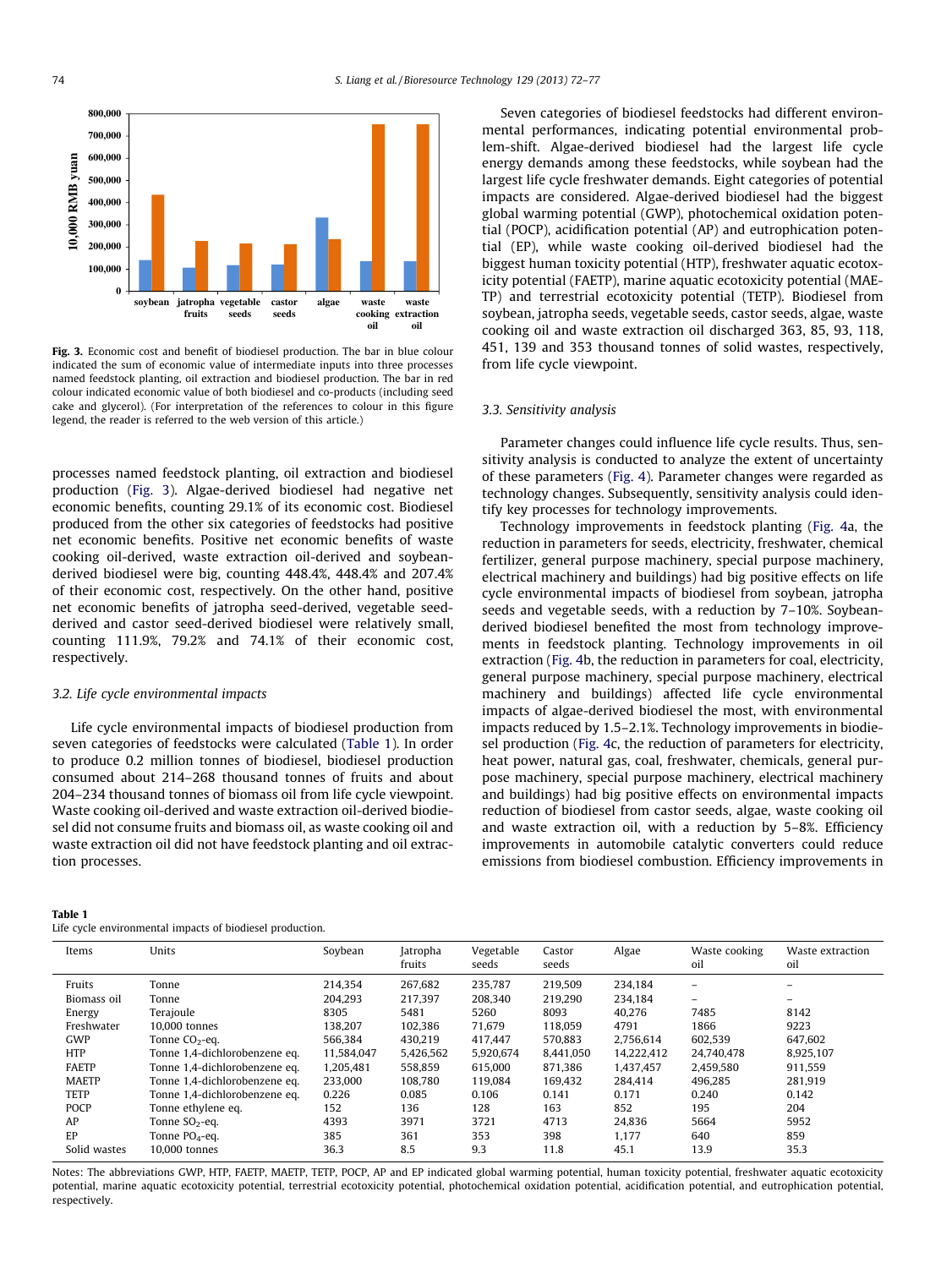<span id="page-3-0"></span>





**Fruits**

(a) Cultivation technology improves by 10% (b) Oil extraction technology improves by 10%





**MAETP FAETP**

**TETP**

**HTP**

(c) Biodiesel production technology improves by 10% (d) Removal technology of air emissions from biodiesel combustion improves by 10%



(e) Transportation costs decrease by 10% (f) All factors in (a) to (e) improve by 10%



Fig. 4. Sensitivity analysis of factors related to life cycle environmental impacts of biodiesel production. (a) Seven colored lines in Fig. (a)-(g) indicated seven categories of feedstocks, as shown in the following: Soybean;  $\blacksquare$  Jatropha seed;  $\blacktriangle$  Vegetable seed;  $\blacktriangle$  Castor seed;  $\blacktriangle$  Algae;  $\blacksquare$  Waste cooking oil; Waste extraction oil. (b) The abbreviations GWP, HTP, FAETP, MAETP, TETP, POCP, AP and EP indicated global warming potential, human toxicity potential, freshwater = aquatic ecotoxicity potential, marine aquatic ecotoxicity potential, terrestrial ecotoxicity potential, photochemical oxidation potential, acidification potential, and eutrophication potential, respectively. (c) Fig. (a), for example, showed that if cultivation technology improves by 10%, global warming potential of soybean-derived biodiesel will decrease by 7.2%. Fig. (g) shows that if material prices increase by 10%, global warming potential of jatropha seed-derived biodiesel will increase by 4.4%. (For interpretation of the references to colour in this figure legend, the reader is referred to the web version of this article.)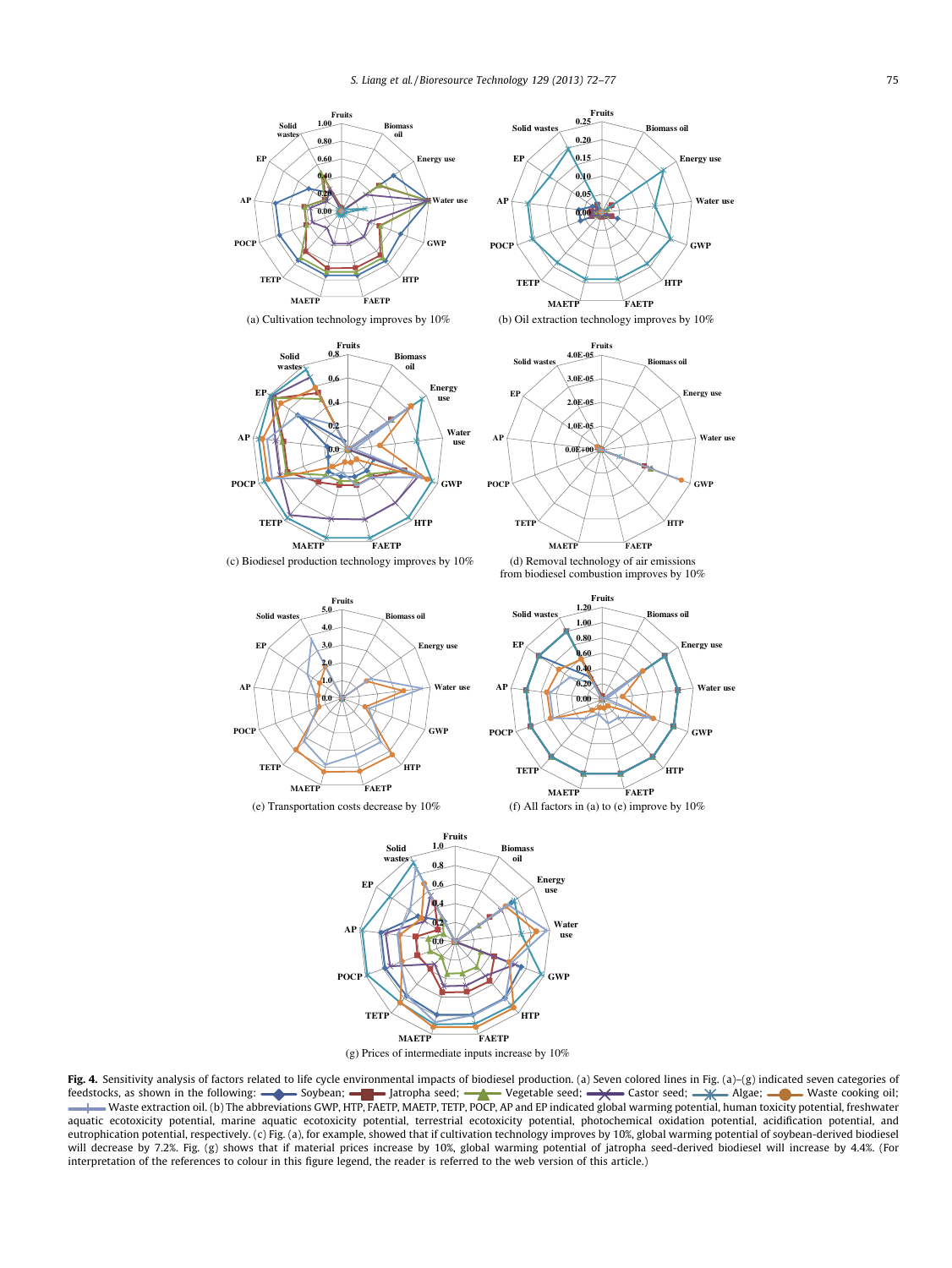automobile catalytic converters [\(Fig. 4d](#page-3-0), the reduction in parameters for sulfur dioxide, nitrogen oxides, soot, carbon dioxide, methane and dinitrogen oxide) had little effects on environmental impacts of biodiesel production. The reduction of transportation costs [\(Fig. 4](#page-3-0)e, the reduction in parameters for fruits transportation and oil transportation) had strong effects on environmental impacts reduction of biodiesel from waste cooking oil (13–43%) and waste extraction oil (15–46%), as transportation occupied a big position in life cycle environmental impacts of biodiesel from waste cooking oil and waste extraction oil. If technology and efficiency improvements in [Fig. 4](#page-3-0)a–e were all implemented, they would have big positive effects on the reduction of life cycle environmental impacts of biodiesel production from all these feedstocks ([Fig. 4](#page-3-0)f). Technology improvements in future work should mainly focus on identified key processes for various feedstocks.

Impacts of material prices on life cycle environmental impacts of biodiesel were also analyzed [\(Fig. 4](#page-3-0)g). Material prices had strong impacts on life cycle environmental impacts of soybean-derived, algae-derived, waste cooking oil-derived and waste extraction oil-derived biodiesel. However, impacts of material prices on environmental impacts of jatropha seed-derived, vegetable seed-derived and castor seed-derived biodiesel were smaller.

#### 3.4. Policy implications

Currently, food security is an important issue in China. Soybean and vegetable seeds are food sources. Thus, vegetable seeds and soybean could not be used for biodiesel production in the short term. If food security problem was resolved in the long term, vegetable seed was preferred as one of biodiesel feedstocks. Moreover, technical levels in vegetable planting should be improved to effectively reduce life cycle environmental impacts of vegetable seedderived biodiesel.

Land use of biofuel is concerned [\(Campbell and Block, 2010;](#page-5-0) [Gopalakrishnan et al., 2009\)](#page-5-0). China has limited arable lands. Although algae-derived biodiesel had larger life cycle environmental impacts, it had less arable land demands ([Clarens et al., 2010;](#page-5-0) [Sander and Murthy, 2010](#page-5-0)). Currently, algae-derived biodiesel had negative net economic benefits and negative net energy yields. According to previous studies ([Clarens et al., 2010; Stephenson](#page-5-0) [et al., 2010](#page-5-0)), technology improvements could change net energy yield of algae-derived biodiesel from negative into positive. Moreover, algae-derived biodiesel required less freshwater resources. Thus, algae-derived biodiesel could be regarded as a potential pathway in the long term. In addition, technology improvements in oil extraction and biodiesel production processes could reduce life cycle environmental impacts of algae-derived biodiesel most effectively. Chinese governments should provide financial subsidies for algae-derived biodiesel to reduce its economic costs which could further mitigate its life cycle environmental impacts ([Fig. 4g](#page-3-0)). Algae-derived biodiesel, however, had large POCP, AP and EP ([Table 1](#page-2-0)). Promoting algae-derived biodiesel in the long term should especially focus on potential environmental issues of POCP, AP and EP.

China's rapid socioeconomic development is producing more and more waste cooking oil and waste extraction oil. Waste oil did not compete with food production, and properly reusing it can resolve environmental problems. Currently, most of China's waste cooking oil is used for illegal cooking oil or animal feeding, potentially causing human health problems. According to results in this study, using waste cooking oil and waste extraction oil for biodiesel production had positive net energy yields and large positive net economic benefits. Thus, biodiesel production from waste cooking oil and waste extraction oil was regarded as a preferred pathway in China. Waste cooking oil-derived biodiesel, however, had large ecotoxicity potentials (comprising HTP, FAETP, MAETP and TETP). Thus, along with increasing utilization of waste cooking oil in the future, ecotoxicity potentials should also be particularly concerned. Moreover, technology improvements in biodiesel production process could effectively reduce life cycle environmental impacts of waste cooking oil-derived and waste extraction oil-derived biodiesel. Collection systems of waste cooking oil and waste extraction oil should also be improved to reduce their transportation costs, as the reduction of transportation costs could effectively reduce life cycle environmental impacts of biodiesel from waste cooking oil and waste extraction oil ([Fig. 4](#page-3-0)e).

Life cycle environmental impacts of biodiesel from jatropha seeds and castor seeds were small. Net economic benefits and net energy yields of jatropha seed-derived and castor seed-derived biodiesel were positive. Moreover, marginal lands can be used to plant jatropha curcas and castor bean, which did not compete with food production. Thus, jatropha seeds and castor seeds were regarded as preferred feedstocks for biodiesel production in China. Jatropha seed-derived and castor seed-derived biodiesel, however, had larger freshwater demands. Water shortage is a serious problem for China. Thus, freshwater utilization levels of jatropha seed-derived and castor seed-derived biodiesel should be particularly concerned. Moreover, in order to effectively reduce life cycle environmental impacts of jatropha seed-derived and castor seedderived biodiesel, technology improvements in feedstock plantation and biodiesel production processes should be promoted. In addition, the supply chain of jatropha curcas and castor bean should be optimized [\(Leão et al., 2011](#page-5-0)).

China is planning to levy resource tax and environmental tax to protect the natural environment. Resource tax and environmental tax would increase resource prices, which would further increase economic costs of biodiesel production. According to sensitivity analysis for material prices, financial subsidies should be provided to offset increasing economic costs of biodiesel production. This action could further reduce life cycle environmental impacts of biodiesel production.

In general, jatropha seed, castor seed, waste cooking oil and waste extraction oil were preferred feedstocks for biodiesel production in the short term, while algae were preferred feedstocks in the long term. Technical levels of key processes identified by sensitivity analysis should be improved. Moreover, collection systems of waste cooking oil and waste extraction oil should be improved to reduce their transportation costs. Financial subsidies should be provided to offset increasing economic costs, which will further mitigate life cycle environmental impacts. In addition, special attention should be paid to potential environmental problems: freshwater demands and ecotoxicity potentials in the short term, and POCP, AP and EP in the long term.

Findings in this study could provide foundations for biodiesel production in most of the world's countries. The MUIO-LCA model used in this study was based on direct requirement matrix of the EEIO table which reflected technical level of a particular economy. Technical level is the main factor influencing life cycle results of biodiesel production. Parameters for biodiesel production in the MUIO-LCA model are from recent international publications, which can be regarded as representations of current international technical levels.

## 4. Conclusions

Various feedstocks had different environmental performances. Jatropha seed, castor seed, waste cooking oil and waste extraction oil were preferred feedstocks for biodiesel production in the short term, while algae were preferred feedstocks in the long term. Collection systems of waste cooking oil and waste extraction oil